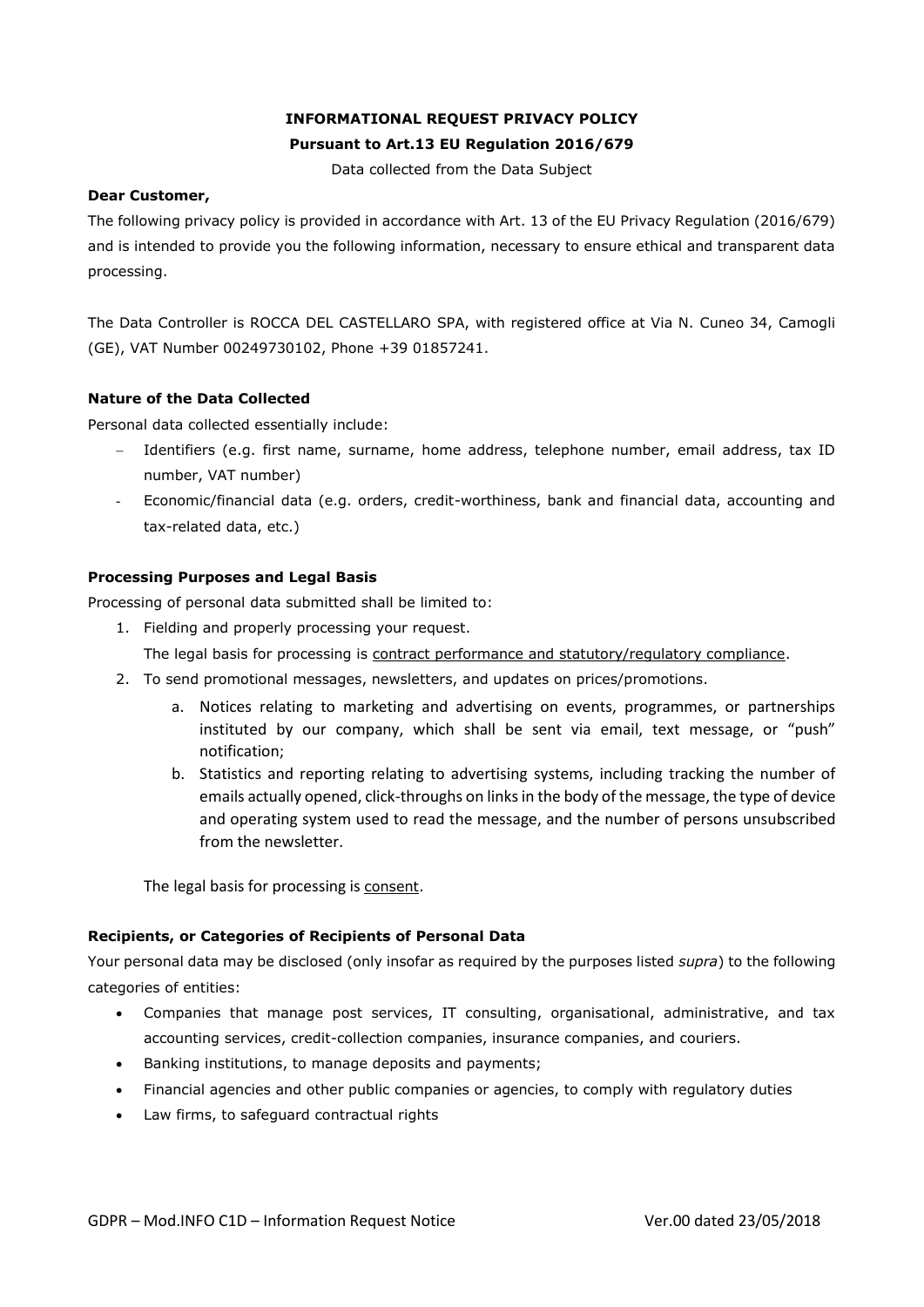#### **Data Retention Period**

Data submitted by you for the purposes listed in point 1 hereof shall be retained for the period necessary to process your request, after which time they shall be erased and deleted from our archives. Data supplied by you for the purposes listed in point 2 hereof shall be retained for twenty-four (24) months, after which they shall be erased and deleted from our archives.

#### **Rights of the Data Subject**

As a data subject, you have the right to demand access to your personal data from the Data Controller, as well as the right to have such data corrected or erased, or to limit processing on the same, or to object to any processing; you can also request data portability if and when your circumstances so require. To make it all the easier to exercise your rights, we have set up a designated email inbox [privacy@cenobio.it](mailto:privacy@cenobio.it) Before we can provide you information or change any information, it may be necessary to have you verify your identity and answer a few questions. We will reply as quickly as possible.

#### **Rights of Appeal**

If you believe your rights have been infringed upon, you can lodge a complaint with the Data Protection Authority using the forms available on their website [www.garanteprivacy.it.](http://www.garanteprivacy.it/)

#### **Consent Revocation**

You have the right at any time to revoke your consent to personal data processing. Please send any such request to [privacy@c](mailto:privacy@bmplift.it)enobio.it

In such instances, we may need to verify your identify and have you answer a few questions. Such revocation shall not effect the lawfulness of any processing performed prior to the revocation.

#### **Mandatory Nature of Data Submission / Consequences of Withholding Consent**

Data submission is mandatory as to the purposes listed in point 1 hereof; any refusal to submit such data shall make it impossible to execute the contract.

In terms of the purposes listed in point 2, supra, your consent is optional. If you do not provide your data for such purposes, you will not be able to receive advertising on our products and services, but it will have no effect on the contract itself.

| Date,                   |  |
|-------------------------|--|
| acknowledgement whereof |  |

Data subject(s) signature(s) in

\_\_\_\_\_\_\_\_\_\_\_\_\_\_\_\_\_\_\_\_\_\_\_\_\_\_\_\_\_\_\_\_